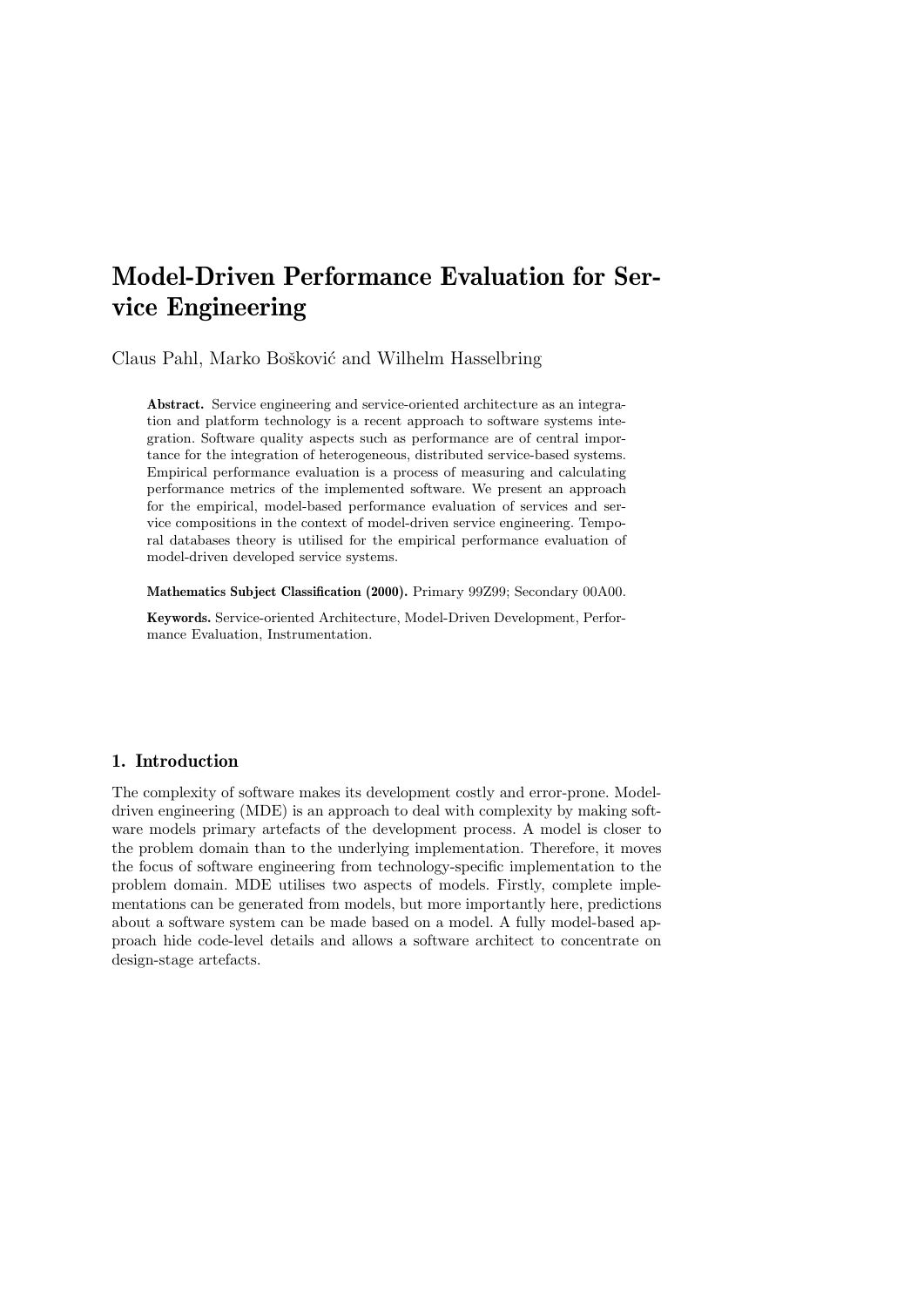### 2 Pahl, Marko Bošković and Wilhelm Hasselbring

To provide trustworthy software, quality attributes [4] have to be satisfied. Quality aspects have not been addressed in sufficient depth in the context of heterogeneous, distributed, service-based systems. Service engineering and serviceoriented architecture as an integration and platform technology is a recent approach to service-based software system integration. Performance as one of quality attributes, defined as a degree to which a software system meet its objectives for timeliness [5], is of central importance in this context.

At present, research in model-driven performance engineering is mostly dedicated to simulation and performance prediction with mathematical analysis methods [6, 7]. Nevertheless, predictions have to be validated when a software system is implemented and deployed. Validation should be based on modelling constructs as predictions are made according to them. Currently, timing behaviour is analyzed based on source code constructs (e.g., method execution time). In MDE, the level of abstraction is raised. Consequently, observations should be based on modelling constructs, such as components and their states, activities, interactions or methods.

In software engineering, instrumentation is the process of adding software probes to the program [5]. Software probes are additional pieces of code for collecting data about the software execution. A model-based language for instrumentation needs to be derived. Instrumentation languages can enforce data collection in relational manner.

We investigate the empirical performance evaluation of model-driven servicebased systems. We focus on composed (or orchestrated) services processes and address their performance behaviour. We present work-in-progress that comprises:

- an instrumentation notation for service models that allows specific service model elements such as services or composition and flow operators to be annotated and marked as providing performance-relevant time information at execution time. We use UML activity diagrams to express service compositions and base our instrumentation language on this UML diagram format. Our work follows others in using UML beyond classical software design. The Erickson-Penker Business Extensions for UML [2] for instance permits UML to document an entire business enterprise.
- model-driven transformation techniques that generate executable code including the monitoring instructions necessary to record time information.
- a trace analysis query language. This language provides the ability to calculate performance metrics such as response time and throughput. The evaluation is based on temporal databases theory [8]. The temporal databases theory relates facts stored in a relational manner with time information. A relational trace is a dynamic list of events and timing information generated by the program as it executes [9]. A query language allows the evaluation based on the traces in terms of service model elements.

Empirical code-level instrumentation and analysis has been investigated in depth. Simulation and analytical models have been used to provide support at design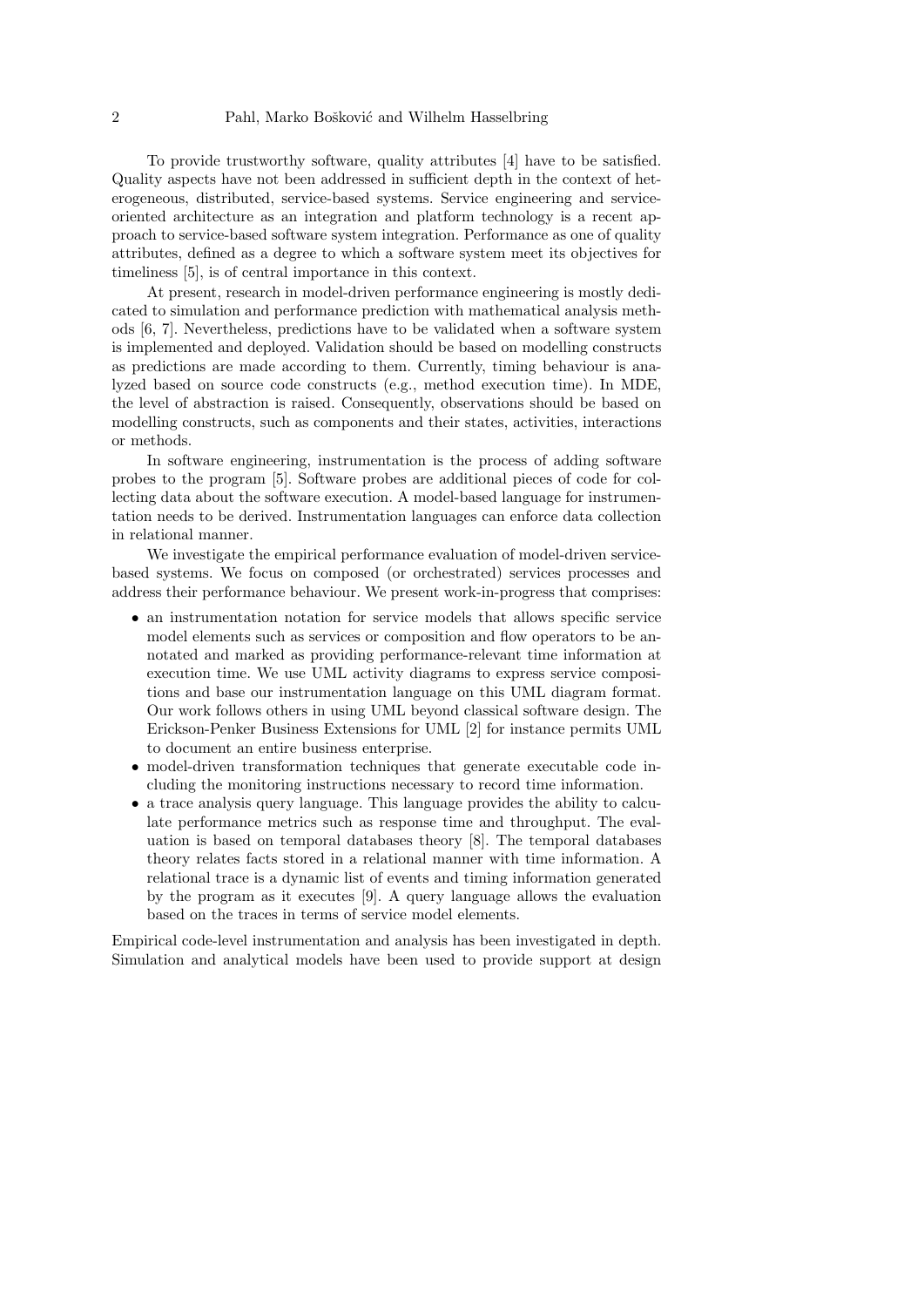stages of the development process. Our contribution represents a novel approach for the empirical, model-level evaluation of performance for service-based software systems that

- firstly, an empirical and, thus, ultimately more accurate and reliable technique than simulation and analysis,
- secondly, a fully model-based evaluation technique for the architect that hides code-level details.

The paper is structured as follows. The next section gives an overview of model-driven engineering and service engineering. Motivation and foundations of performance engineering are presented in Section 3. Section 4 introduces the instrumentation language. Performance monitoring through code generation and instrumented execution is described in Section 5. The analysis of evaluation data is discussed in Section 6. Related work is discussed in Section 7 and Section 8 concludes the paper.

# 2. Model-Driven Development and Service Engineering

The general idea of model-driven engineering (MDE) is to introduce a model as a first-class entity. With models, the development focus is moved to the problem domain. Models often enable the exploitation of formal methods. With abstraction, the understanding of the problem and its realization can be improved. Often, a complete implementation can be generated [10]. Model Driven Architecture (MDA) [11] is one approach for MDE initiated by the Object Management Group (OMG), a consortium of software vendors and users. MDA is based on three ideas: direct representation to shift the focus of software development away from technology toward the problem domain, automation to mechanize the relation of semantic concepts of problem domain and implementation domain, and open standards to enable interoperability to close the semantic gap between domain problems and implementation technologies. Our aim is to enable the evaluation of service performance when the primary artefact is a service (or service process) model.

A service is defined as a piece of software, whose public interfaces are defined and described using an interoperable format. Other systems can interact with the service in a manner prescribed by its definition. The composition of services to orchestrated processes is a major concern in current Web service research [12, 13]. These recent developments have strengthened the importance of architectural questions such as service composition.

Modelling can support these architectural questions. Behaviour and interaction processes are central modelling concerns for service-based software architectures. Fig. 1 illustrates how a UML activity diagram can be used to express a service orchestration – at an abstract level without addressing individual service providers. Four services that provide an online bank account facility login, balance, transfer, and logout are orchestrated into a process starting with a login,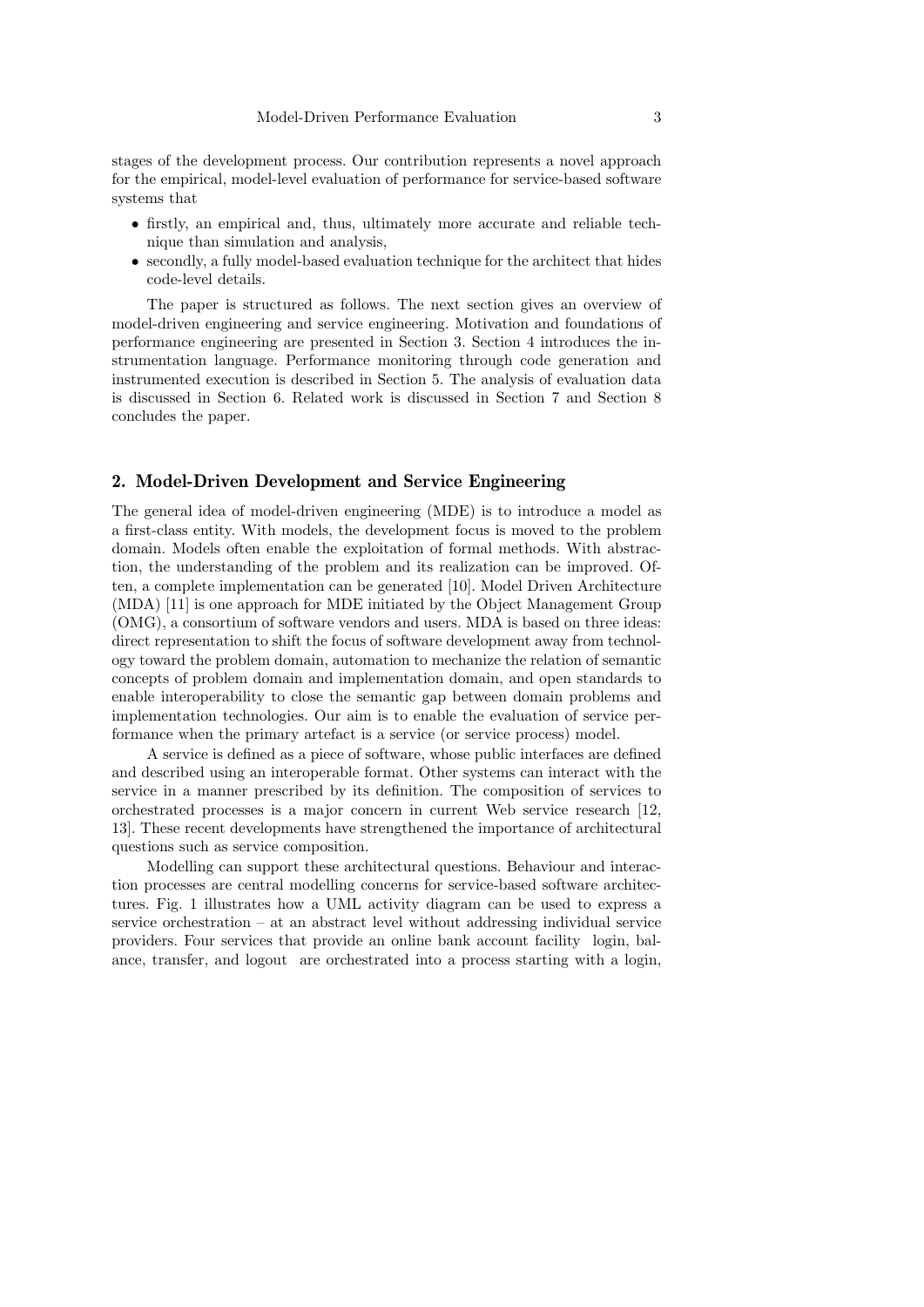

FIGURE 1. Service Process modelled using a UML activity diagram.

then allowing a user to iteratively choose between balance enquiries and money transfers, before logging out.

Explicit models enable developers and clients of services to create reliable service architectures using tool support. A model-driven development approach can even support automated code generation and performance analysis. Assuming that concrete, provided services are already attached to each service element, then an executable WS-BPEL process for the Web service platform can be generated. As we are going to demonstrate, the service composition model can be instrumented for empirical performance analysis and executable processes including performance monitoring functionality can be generated.

# 3. Performance Evaluation

#### 3.1. Software Performance, Evaluation and Motivation

Performance is considered as the degree to which a software system or component meets its objectives for timeliness [5]. It can be evaluated with simulation, analytical modelling or empirically [9]:

- Simulation is an imitation of a program execution focusing on specific aspects. It is less expensive than building a real system for empirical evaluation. It is flexible as changes can be dealt with easily if the simulation is derived automatically. However, simulation can suffer from a lack of accuracy.
- Analytical modelling is a technique where a system is mathematically described. Results of an analytical model can be less accurate than real-system measurements. However, analytical models are often easy to construct.
- Empirical evaluation is performed by measurements and metrics calculation. They provide the most accurate results as no abstractions are made.

The downside of performance evaluation by implementation, however, includes hardware dependency, extra cost of creating a prototype and deploying it, implementation deficiencies, and challenges in representative workload creation. Two observations led us to consider model-based empirical evaluations. Firstly, an approach for empirical evaluations of software performance for service-based software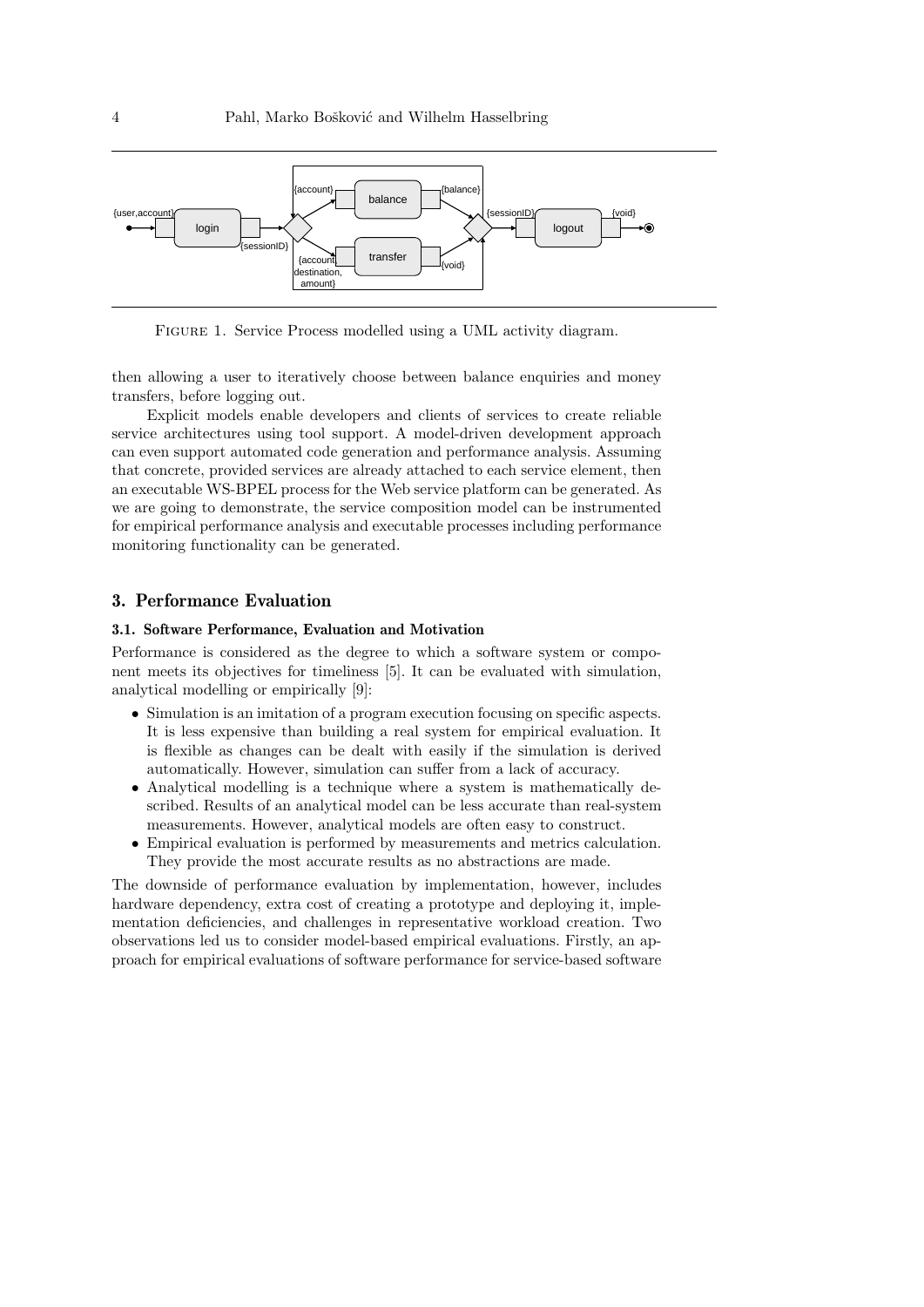systems is still lacking despite its accuracy benefits. Secondly, empirical measurements and evaluations are currently performed only at the code level and mostly based on code constructs.

In model-driven engineering, observations of behaviour should be in terms of modelling constructs. Instrumentation for observing software should also be expressed in terms of these constructs in order to prevent the software architecture from having to represent transformation details and having to deal with code-level details. A necessary part of empirical performance evaluation is the execution data collection through instrumentation.

## 3.2. Instrumentation

Instruments and instrumentation are commonly used for observing system behaviour and evaluating system properties in a range of disciplines. In software engineering, instrumentation is the process of adding software probes to a program [5]. Software probes are pieces of code for collecting data about the software execution. Two techniques for data collection exist:

- Sampling is a technique where parts of a program are sampled during its execution in some time interval - an example is sampling the program stack to follow program execution. It is a statistical technique in which a representative sample of data about the execution is taken. An advantage is that the impact on the performance of the program does not depend on the execution of the program. However, collected samples are different from run to run. The possibility that infrequent events are missed is another drawback.
- Event tracing is a process of generating traces of events in the software execution. A program trace is a dynamic list of events generated as the program executes [9]. A trace contains time-ordered events and can be used to characterize the overall program behaviour. Problems can be caused due to measurements. Each probe that is added causes execution overhead (performance) and event traces require resources (memory).

Due to its greater reliability, event tracing is used here. Event tracing is also more suitable for service-based software where the focus is on services as black-box entities that interaction in compositions. Traces are presented in our approach in relational manner using the concepts of temporal database theory to support the performance evaluation of traces.

## 3.3. Temporal Databases

Temporal databases support a notion of time [8]. In contrast to conventional databases, in which only facts are stored, each fact stored in a temporal database is associated with some time information. These facts can be related to a valid time dimension and to a transaction time dimension. The valid time dimension is related to the time when the fact was true in reality. The transaction time dimension is related to the presence of the fact in the database.

Temporal databases which store only facts about the past are called historical databases [8]. Historical databases define two kinds of relations, event and interval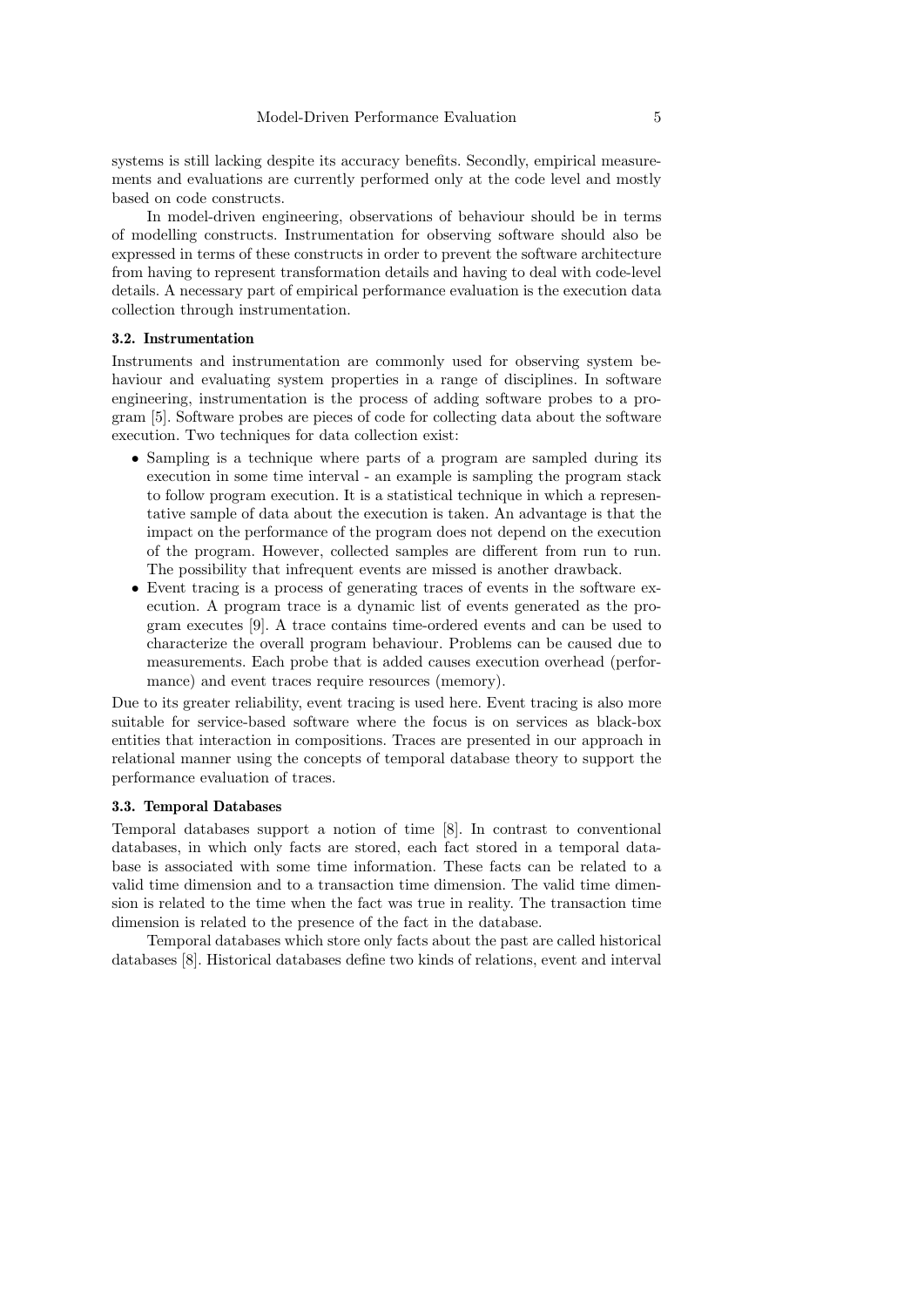

Figure 2. Overview of the Framework.

relations [14]. Interval relations are used for storing facts which were true for some time interval. Event relations are used for storing facts which were true at some particular time point.

We utilise concepts from historical databases, such as both interval and event relations, to instrument service composition models.

# 4. Instrumentation

The execution of a program, such as execution and interactions of a composite service, can be characterized in terms of event and interval relations. For instance, if an element of a modelling language models a part of the program execution which lasts for some time interval, it can be instrumented by a specialization of the interval trace. Our instrumentation technique is developed around an instrumentation language, which is integrated with the service modelling language, i.e. is an extension of the UML activity diagrams that we use to model service orchestrations. Both service orchestration language and instrumentation language are presented at the meta-model layer. We present an overview of the approach in Fig. 2 that relates modelling and execution.

### 4.1. Service Process Meta-model

The banking example based on the orchestration of services to a service process from Fig. 1 is formulated in terms of a UML activity diagram. A (simplified) definition of UML activity diagrams as a process language is based on activity nodes and edges to represent services and their connectivity, respectively. We have given preference to UML activity diagrams over other process notations such as BPMN, because of UML's elaborate language extension mechanisms.

#### 4.2. Instrumentation Meta-model

Our instrumentation notation comprises of two parts. Firstly, a basic trace package (Fig. 3) to capture the notion of traces, i.e. event and interval traces, and operations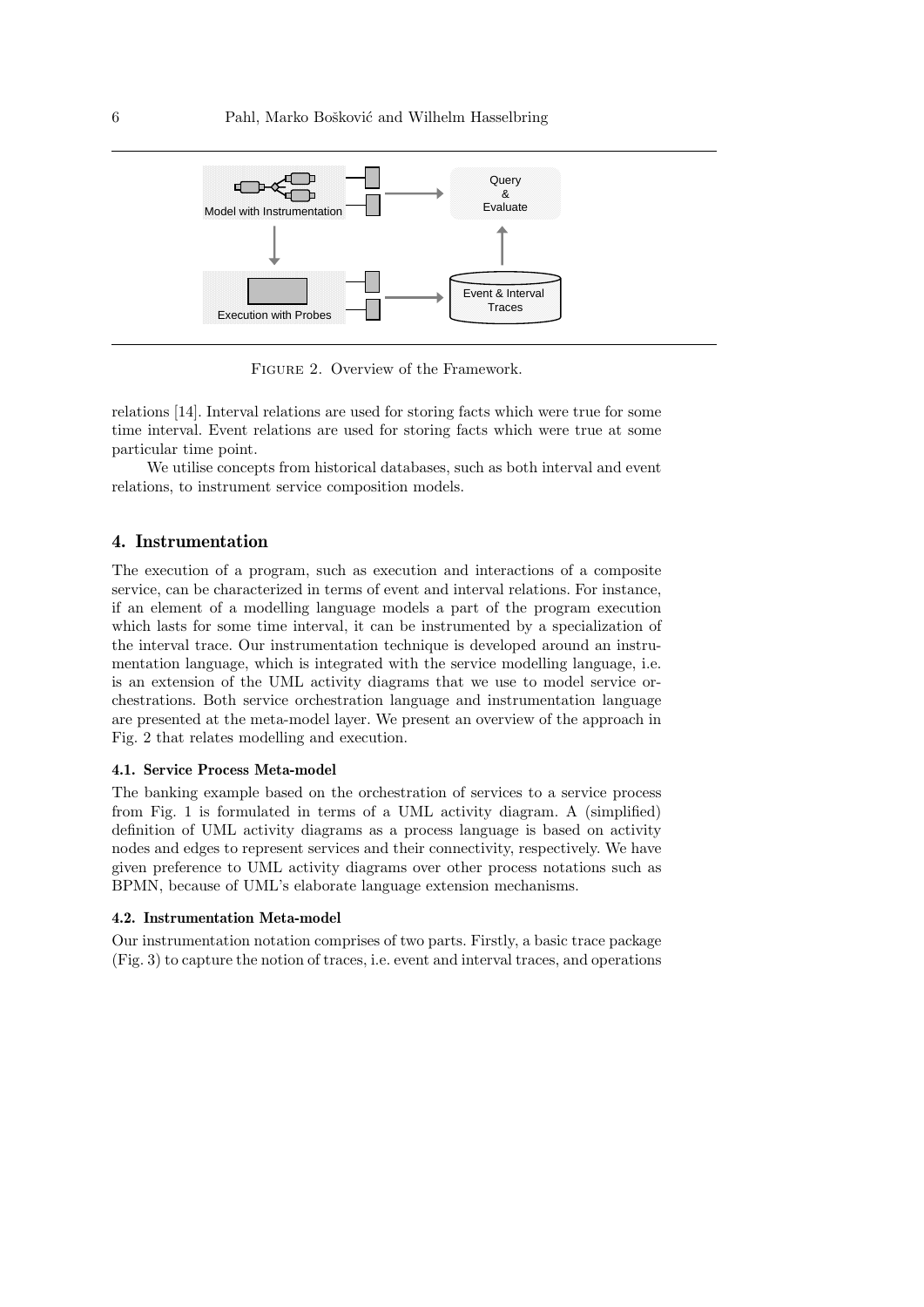

Figure 3. Basic Trace Package.

to capture these traces. Secondly, the instrumentation of activity diagrams using the MOF profile extension mechanism (Fig. 4).

The basic trace package reflects the required time dimensions and the recording concepts. The activity diagram instrumentation utilises these. This separation allows the basic instrumentation principles to be reused in a range of problemspecific or even model-specific circumstances – which is important as domainspecific languages are increasingly important. In the given instrumentation, actions as the central elements of activity diagrams and all control nodes are annotated. The execution of actions, which represent services at the model level, takes some time, i.e. an interval trace should be recorded at performance evaluation or execution time. We assume control flow decisions such as start and end of the overall process or choices and mergers as instantaneous events, i.e. modelled as event traces. This is a decision that can be modified at the Instrumentation Diagram level, without affecting the basic trace package. This provides for easy adaptability of the instrumentation to different interpretations and modelling languages.

#### 4.3. Instrumentation Application

The application of the instrumented activity diagram is illustrated in Fig. 5. Two types of model elements - actions such as login or transfer and control nodes such as the start or the first decision point - are instrumented. An interval consisting of begin and end time of the service executions that implement the actions are recorded as a consequence of this instrumentation. Events, i.e. individual time stamps, are recorded for the control nodes.

For the service architect, it is import to find an adequate instrumentation that provides answers to the relevant performance questions. For instance, in a particular situation only the response times (average, maximum) of particular services, such as the account management services balance and transfer, are of interest. Then, the instrumentation needs to reflect these requirements.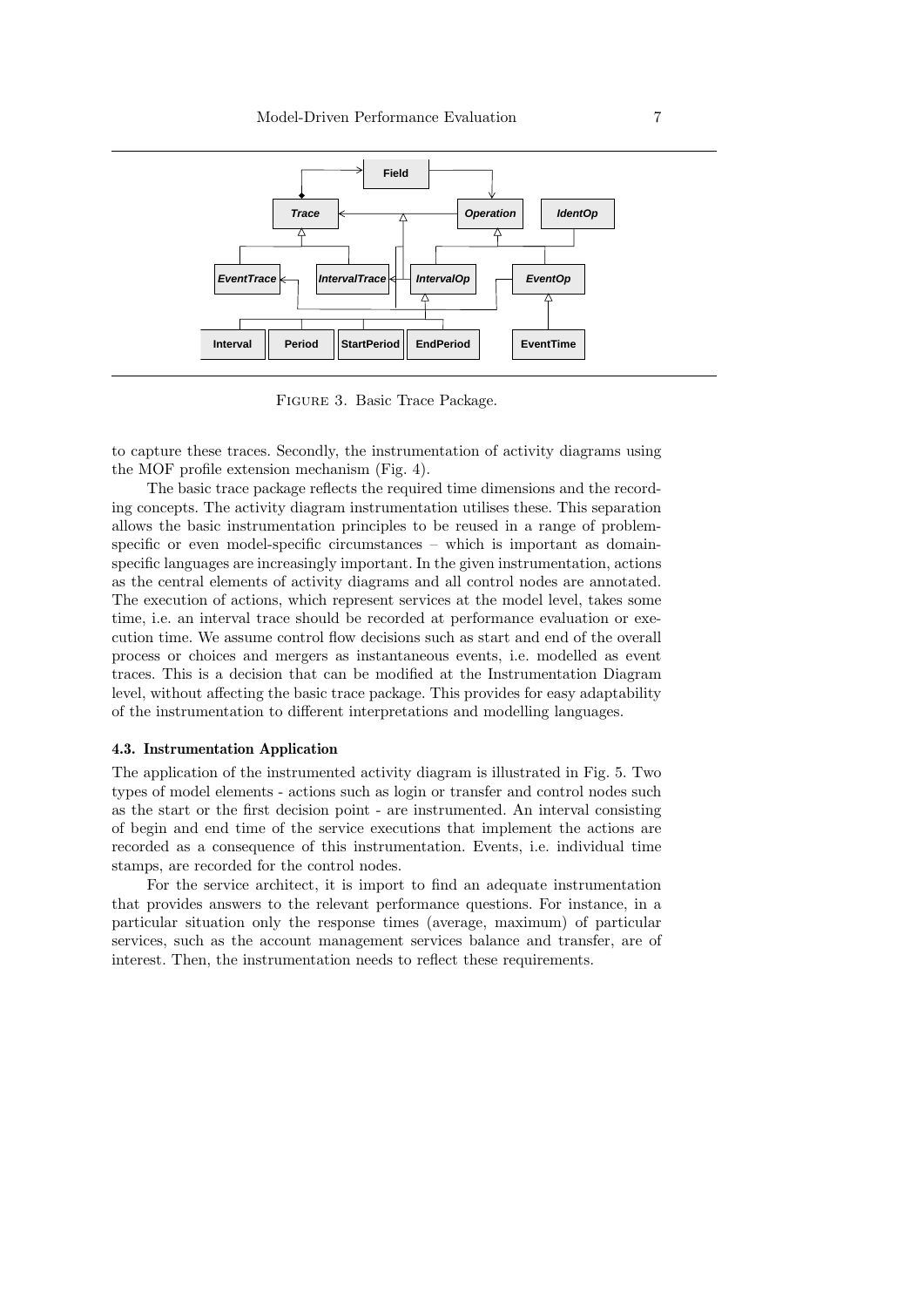

Figure 4. Activity Diagram Instrumentation.



FIGURE 5. Application of the Instrumentation to the online banking service process.

While we consider this instrumentation of actions and control nodes to be the standard, the approach is flexible enough to accommodate context-specific customisations. Some control nodes could be excluded or other modelling elements could be added. This is only limited by the extent to which transformation and code generation support the different model element instrumentations. The instrumentation of elements could be disabled that are difficult to implement or whose analysis would not provide useful performance information.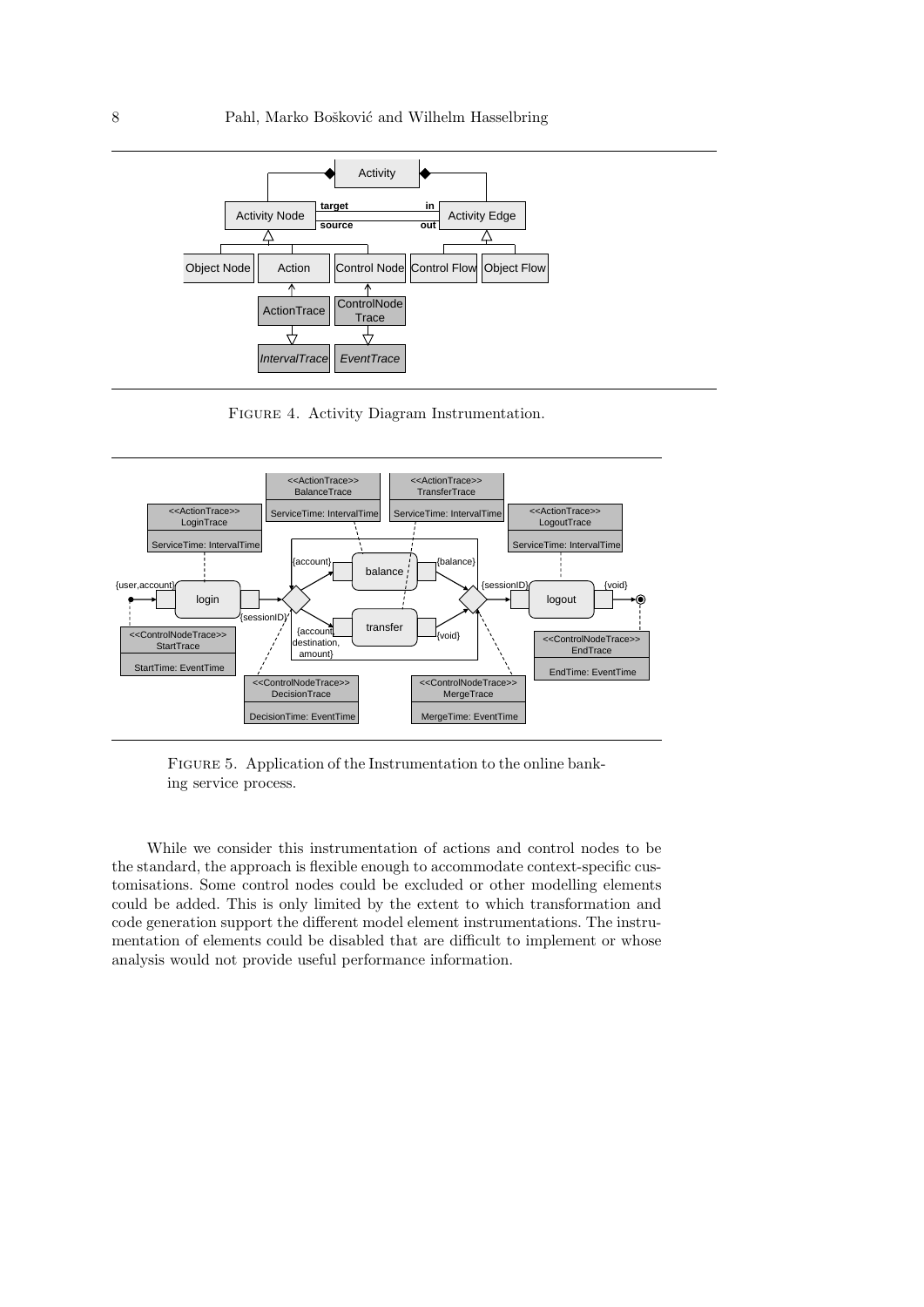# 5. Performance Monitoring

The implementation of the instrumentation should be, firstly, easy to realise and, secondly, implemented without significant overhead. Aspects and interception techniques can be utilised to implement the instrumentation and data collection. Although an important aspect of performance evaluation, the focus of this paper is on the model-related issues of instrumentation specification (such as instrumentation meta-models) and data query and assessment activities (which are discussed later on). We only discuss principles of monitoring here.

## 5.1. Intrumentation and Monitoring

In the services context, often the problem arises that the addition of probes into the service implementation is not possible due to the nature of services as true black box software components. We therefore distinguish two scenarios:

- controlled environments that allow access to code. Aspect Oriented Programming (AOP) [15] is a programming approach, suitable for the controlled approach, which can be used for transparent software instrumentation. AOP is a technique that enables the separation of instrumentation from the development of the core software functionality [16, 17]. Marenholz et al. [17] use Aspect $C_{++}$  for the instrumentation of operating systems for debugging, profiling/measurement, and runtime surveillance/monitoring.
- open environments in which services are black-box components. For a transparent instrumentation of component systems, interceptors can be used. Interceptors are similar to AOP and can intercept method invocations to transparently instrument a program [18, 19]. Software probes can be predefined and placed in stubs and skeletons during an interface description compilation [19]. The probes can be turned on and off at runtime.

The JBoss Application Server, for instance, enables the transparent aspect-oriented addition of functionality. Its AOP features allow the interception of events and addition of trigger functionality based on those events.

## 5.2. Generation of Instrumented Code

Aspect Oriented Programming, interceptors, and bytecode and platform instrumentation are approaches that enable the collection of data without affecting the functionality. We utilize these ideas to collect data about the software execution at the model level as a separate concern.

The first step, however, is the generation of executable and instrumented code. Activity diagrams that model service orchestrations can be converted into executable Web services processes, if invocation information such as the service location is added to the abstract service process description:

- AOP concepts are used to generate the instrumented executable service code.
- Interception mechanisms add instrumentation and data collection.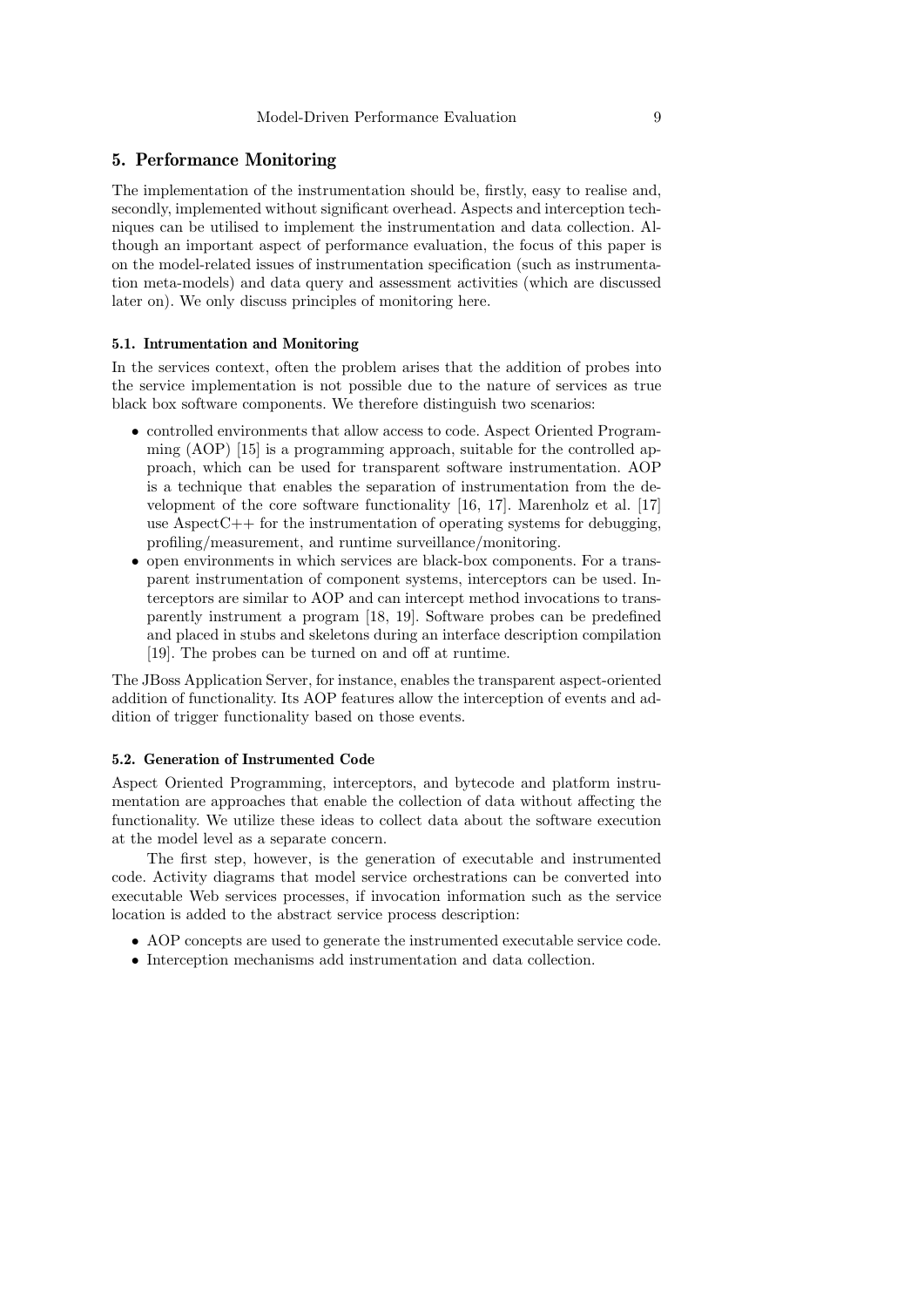| TransferTrace:            |      | DecisionTrace:          |
|---------------------------|------|-------------------------|
| ServiceTime: IntervalTime |      | DecisionTime: EventTime |
| 2.22                      | 2:45 | 2:19                    |
| 3:03                      | 3:12 | 2:50                    |
| 3:15                      | 3:29 | 3:01                    |
|                           |      | 3:10                    |
|                           |      | 3:35                    |
|                           |      |                         |

Figure 6. Collected Data for Online Banking Process Instrumentation.

We propose ATL transformations – the ATLAS Transformation Language ATL is a tool-supported hyrbid model transformation language for the ecplise platform – to transform activity diagrams into AOP-based code.

# 5.3. Performance Data Recording

The instrumentation includes monitoring and data collection functionality. Data is stored in a historical database such as TimeDB or temporal features in Oracle database servers. Fig. 6 shows a sample recording for the composite process for online banking based on the instrumentation defined in Fig. 5. Here, only data for the decision node and the transfer service are provided as samples.

# 6. Performance Evaluation

## 6.1. Analysis Language

Temporal and historical databases – which provide the conceptual background for the analysis part of our evaluation technique – are usually extensions of traditional relational databases. SQL is therefore available as a query language to retrieve information in relation to the recorded event and interval times and to use the language for common statistical operations.

The objective is to extract performance-relevant information from the basic times stored in a historical database that allows a software architect to assess the overall performance of individual services and also orchestrated processes. SQL is sufficient as a query language to formulate the relevant performance assessment queries. More advanced solutions like data warehouses with their extended evaluation support are not required. We can classify performance assessments as follows:

- Response time assessment: response times of activities are usually recorded as intervals. The SQL aggregate functions, such as average AVG or maximum MAX, provide the relevant answers.
- Frequency and distribution of invocations: the distribution of invocations (workload) between the individual services can be determined based on the calculation of ratios between total numbers of invocations.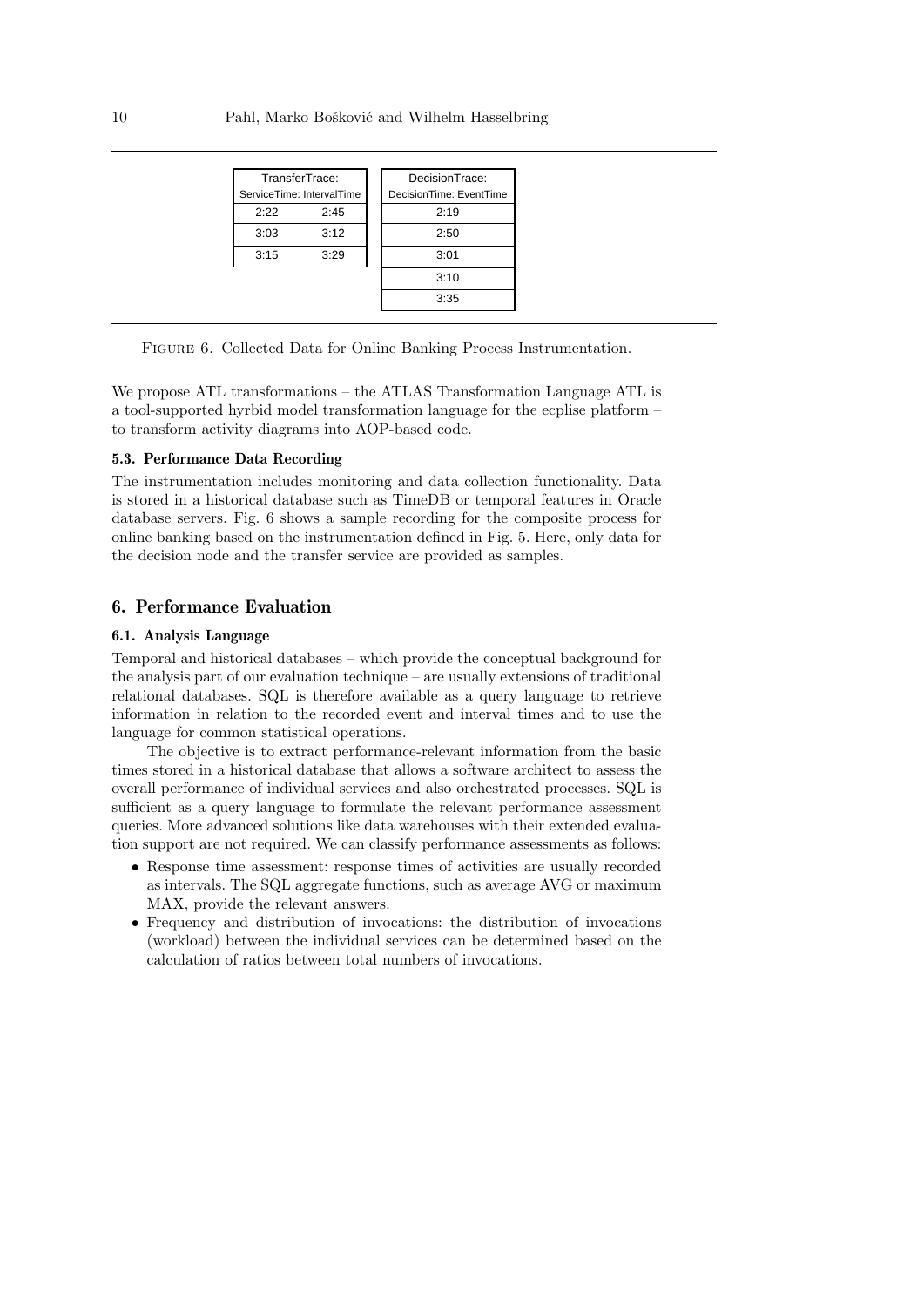The database representation directly reflects the modelling layer, as the representation is generated from the model instrumentation. The central goal of fully model-based performance evaluation is therefore achieved. The queries can consequently be formulated in terms of relevant model elements - which is one of the central objectives of model-driven quality engineering.

## 6.2. Performance Analysis

We have already classified the different types of performance assessments in the previous section. We now illustrate these types.

The average response time for service 'transfer' can be determined as follows:

SELECT AVG(ServiceTime)

FROM TransferTrace

The determination of the maximum time can be formulated analogously. In the SOA context, where individual services are often provided by external organisations, this information is usually part of contracts and service-level agreements.

The proportion of 'transfer' invocations based in relation to all user selections (decisions) can also be formulated:

SELECT COUNT(ServiceTime) / COUNT(DecisionTime) FROM TransferTrace, DecisionTrace

This would allow a software architect to judge the frequency of individual service activations in typical application scenarios.

# 7. Related Work

There are several approaches for analytical evaluations of software performance from annotated models [7, 20] and simulation [21, 26]. A detailed survey related to performance prediction can be found in [6]. There are also several approaches for measurement and instrumentation in the context of code-centric development. Our contribution is an empirical instead of analytic technique for model-level evaluation.

- Snodgrass [22] introduces a relational approach for monitoring systems. His work shows that a relational data structure can be an appropriate formalism for monitoring dynamic behaviour of a system. The programmer manually defines the instrumentation according to concepts of an existing system. Our approach provides a schema for the definition of instrumentation languages according to the modelling formalism used for the specification of programs.
- Liao et al. [23] introduce a high-level language for program instrumentation and monitoring. A programmer specifies monitoring and measuring information, based on which a static analysis of code is done and instrumentation is added. However, their language is suited only for procedural languages.
- Another language for program instrumentation is the Metric Description Language (MDL) [24]. MDL has the ability to define instrumentation as a separate concern, independent of the program functionality, define points at which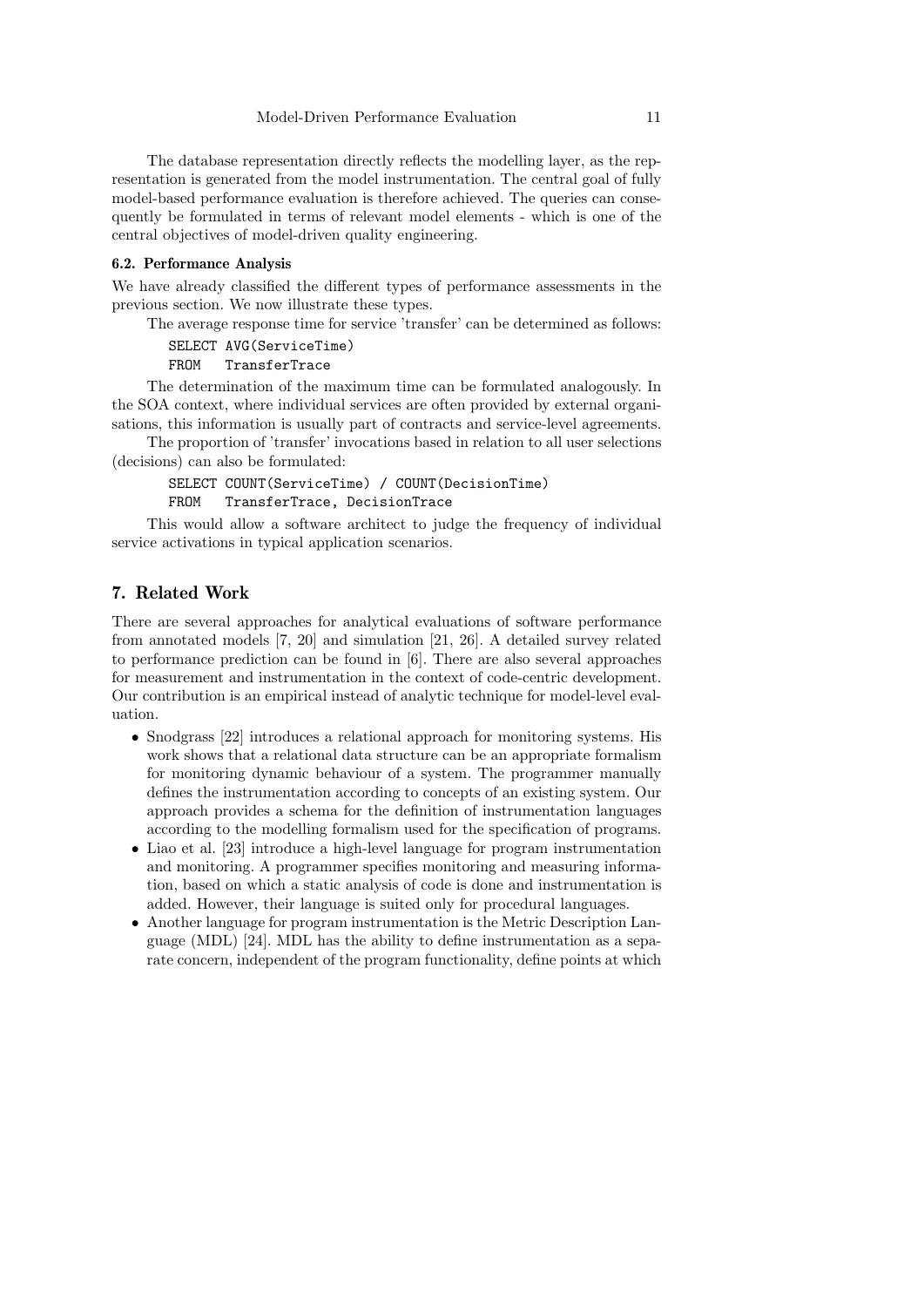measurement actions should take place and weave these into a program at runtime. However, it is limited to functionally decomposed systems.

The idea on integrating software models and instrumentation is introduced in [25]. The authors develop a set of tools for a model-driven instrumentation. They define different program models such as a functional program model, a functional implementation model, a performance model and a monitoring model. Based on the monitoring model, the source code is instrumented and trace descriptions are generated. In our approach, the primary artefact of software development is a model. Therefore, instrumentation is done at the model level. The functional implementation model is actually a product of software development. Furthermore, instrumentation defines what to measure and where to measure, and from these two models, automatically source code is produced.

In the specific context of service-based modelling, a lack of performance analysis is even more evident, although the need to address performance is recognised [26] and some solutions exist. The Application Response Measurement (ARM) standard [1] enables the collection of performance data. It is a conceptual library suited for usage with programming constructs. We relate our data collection with modeling constructs on a higher level of instrumentation. The standard only enables the collection of data, but not a systematic way of analyzing. ARM is only an interface for measurement. We introduce a systematic approach for data analysis as well as for instrumentation. A different architectural approach is taken in workflow management contexts [3]. Techniques in available workflow management languages and systems exist that provide timers, which allow to measure the invocation times out-of-the box by the workflow engine itself. Our solution adds a summarization component that performs arithmetic functions over a configurable period of time in a different architectural setting.

# 8. Conclusions

Empirical performance evaluation enables the validation of timeliness of a software system. In particular in service-oriented architecture, where software quality is paramount, the empirical approach that evaluates concrete application platforms is promising. However, currently an approach for empirical performance evaluation in the service development process where a model is the primary software artefact, is lacking. In order to provide software architects with tools for the reliable evaluation of performance, which goes beyond the predictive approaches of simulation and abstract analysis, a fully model-based instrumentation and analysis technique is necessary. The benefit of an empirical technique over predictive approaches is increased accuracy and therefore reliability of the evaluation results.

We have presented a service-specific approach for the empirical performance evaluation of model-driven developed services. Instrumentation and empirical performance evaluation is at the moment done based on programming language constructs at the source code level. Instrumentation at source code level for data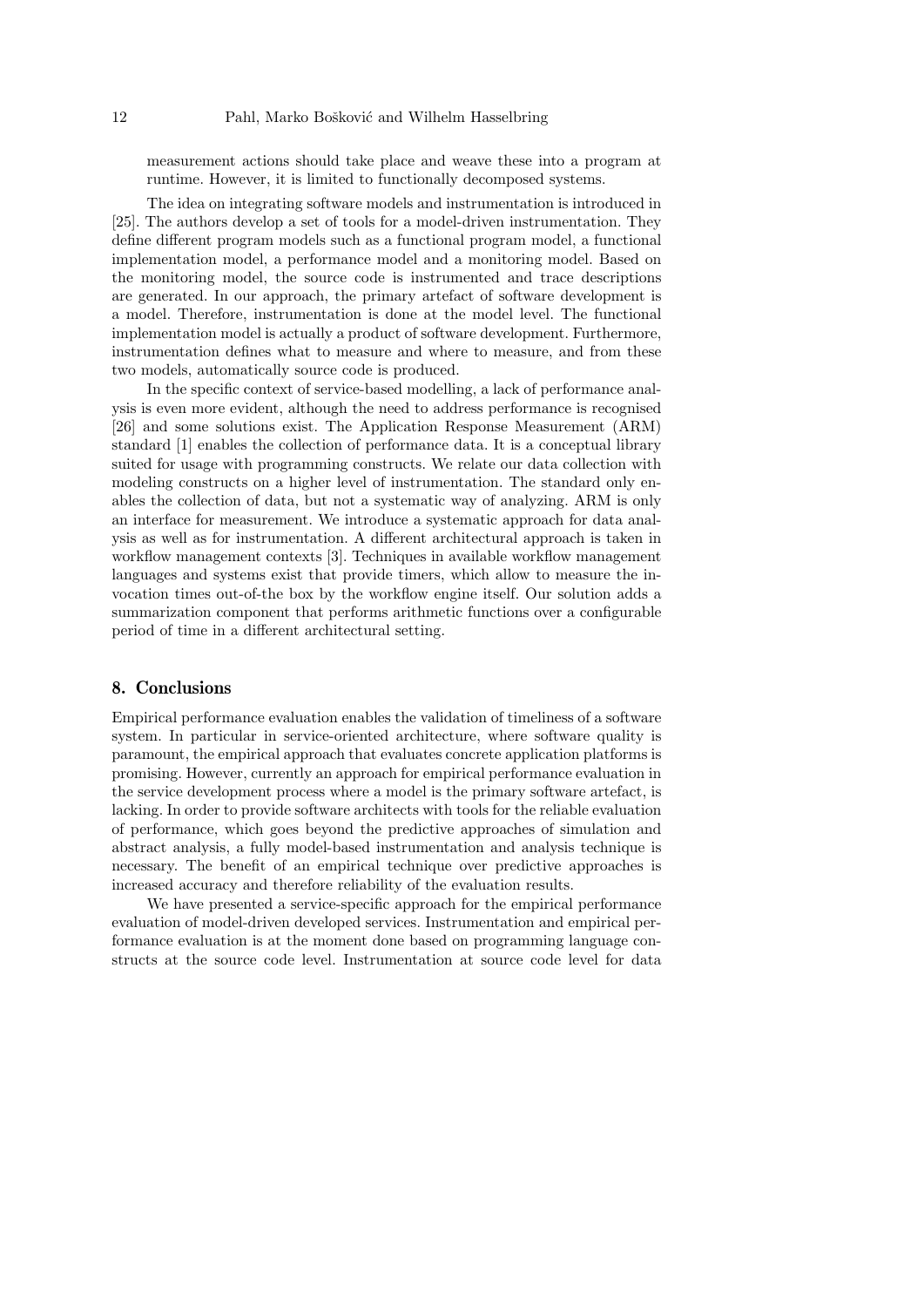collection about program executions in terms of modelling elements can be errorprone and can require significant effort. Therefore, the instrumentation needs to be done at the model level. The models for software functionality definition and instrumentation definition are separated to reduce the complexity of models.

Our contribution is based on a basic package for the definition of instrumentation languages for UML-based activity diagrams to model service orchestrations, a methodology for deriving instrumentation languages, and a query language for performance metrics calculation. The instrumentation languages enable automatically generated data collection in terms of modelling language constructs, and are stored in the format of relational traces. Temporal database theory provides the background for the monitoring and analysis elements of the evaluation technique.

The instrumentation language is designed to be generic. The basic instrumentation package is application-independent and is, since it is separated from the application-specific instrumentation of specific model elements, transferable to other modelling notations and modelling domains. In order to demonstrate the flexibility of this approach, applications of our framework to class and state models are being investigated.

Currently, our generation and execution platform is not fully implemented. We plan to critically evaluate the feasibility of the approach by integrating software performance evaluation based on relational traces in some commercial tools for model-driven development. Furthermore, experiments on an extensive case study will be performed in order to show what the impact of instrumentation code and execution of the instrumented application is.

Another aspect specific to services shall be investigated in more detail. Our current work neglects specific issues arising from heterogeneous and fully distributed systems. The models we have considered here are activity diagrams that focus on the functional composition of services. The models used do not include the concept of distribution. Activity diagrams, however, allow modelling of distribution through activity partitions (so-called swimlanes). Since especially performance aspects apply to distributed service invocations, corresponding edges that cross partitions could be instrumented and the system could be monitored with respect to these inter-location invocations. We expect spatial-temporal databases to provide the foundations for this aspect.

## References

- [1] Open Group. Application Response Measurement ARM. 2002.
- [2] M. Penker and H.E. Eriksson. Business Modeling With UML: Business Patterns at Work. Wiley, 2000.
- [3] A. Kumar, W.M.P. Van Der Aalst, and E.M.W. Verbeek. Dynamic Work Distribution in Workflow Management Systems: How to Balance Quality and Performance, Journal of Management Information Systems, 18(3):157–193, 2002.
- [4] W. Hasselbring and R. Reussner. Toward trustworthy software systems. Computer, 39(4):91–92, 2006.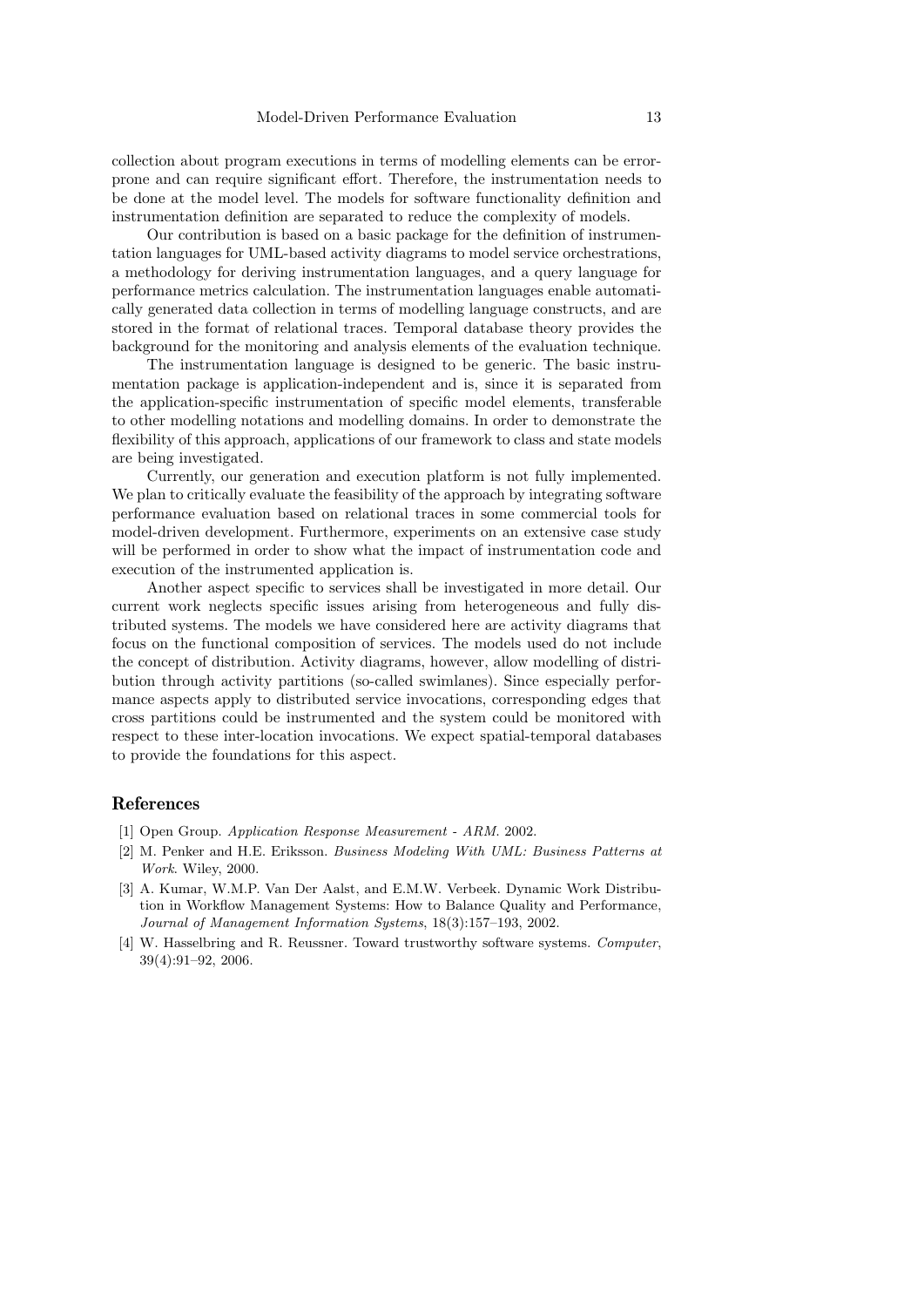### 14 Pahl, Marko Bošković and Wilhelm Hasselbring

- [5] C.U. Smith and L.G. Williams. Performance Solutions: A Practical Guide to Creating Responsive, Scalable Software. Addison-Wesley, 2001.
- [6] S. Balsamo, A. Di Marco, P. Inverardi, and M. Simeoni. Model-Based Performance Prediction in Software Development: A Survey. IEEE Transactions on Software Engineering, 30(5):295–310, 2004.
- [7] Object Management Group. UML Profile for Schedulability, Performance, and Time Specification, OMG document formal/05-01-02. web: http://www.omg.org/cgibin/apps/doc?formal/05-01-02.pdf, 2005.
- [8] C. Zaniolo, S. Ceri, C. Faloutsos, R. Snodgrass, V. S. Subrahmanian, and R. Zicari. Advanced Database Systems. Morgan Kaufmann Pubishers, 1997.
- [9] D.J. Lilja. Measuring Computer Performance: A Practitioner's Guide. Cambridge University Press, 2000.
- [10] B. Selic. The Pragmatics of Model-Driven Development. IEEE Software, 20(5):19– 25, 2003.
- [11] Object Management Group. MDA Guide. web: http://www.omg.org/cgibin/doc?ormsc/06-06-02.pdf, 2006.
- [12] G. Alonso, F. Casati, H. Kuno, and V. Machiraju. Web Services Concepts, Architectures and Applications. Springer-Verlag, 2004.
- [13] L. Bass, P. Clements, and R. Kazman. Software Architecture in Practice (2nd Edition). SEI Series in Software Engineering. Addison-Wesley, 2003.
- [14] N.L. Sarda. Extensions to SQL for Historical Databases. IEEE Transactions on Knowledge and Data Engineering, 02(2):220–230, 1990.
- [15] G. Kiczales, J. Lamping, A. Menhdhekar, C. Maeda, C. Lopes, J.-M. Loingtier, and J. Irwin. Aspect-Oriented Programming. In Proc. of European Conf. on Object-Oriented Programming, volume 1241, pages 220–242. Springer-Verlag, 1997.
- [16] M. Debusmann and K. Geihs. Efficient and Transparent Instrumentation of Application Components using an Aspect-oriented Approach. In 14th IFIP/IEEE Workshop on Distributed Systems: Operations and Management (DSOM 2003), volume 2867 of LNCS, pages 209–220. Springer, 2003.
- [17] D. Mahrenholz, O. Spinczyk, and W. Schroeder-Preikschat. Program Instrumentation for Debugging and Monitoring with AspectC++. In Proc. 5th Int. Symp. on Object-Oriented Real-Time Distributed Computing ISORC '02, pages 249–256. IEEE Computer Society, 2002.
- [18] M. Debusmann, M. Schmid, and R. Kroeger. Measuring End-to-End Performance of CORBA Applications using a Generic Instrumentation Approach. In ISCC '02: Proc. 7th Int. Symp. on Computers and Communications, pages 181–186. IEEE Computer Society, 2002.
- [19] J. Li. Monitoring of Component-Based Systems. Technical Report HPL-2002-25, Imaging Systems Laboratory, HP Laboratories Palo Alto, 2004.
- [20] D.B. Petriu and M. Woodside. A metamodel for generating performance models from UML designs. In Proc. Int. Conf. The Unified Modelling Language: Modelling Languages and Applications, LCNS 3273, pages 41–53. Springer-Verlag, 2004.
- [21] D. Park and S. Kang. Design phase analysis of software performance using aspectoriented programming. In O. Aldawud, G. Booch, J. Gray, J. Kienzle, D. Stein,